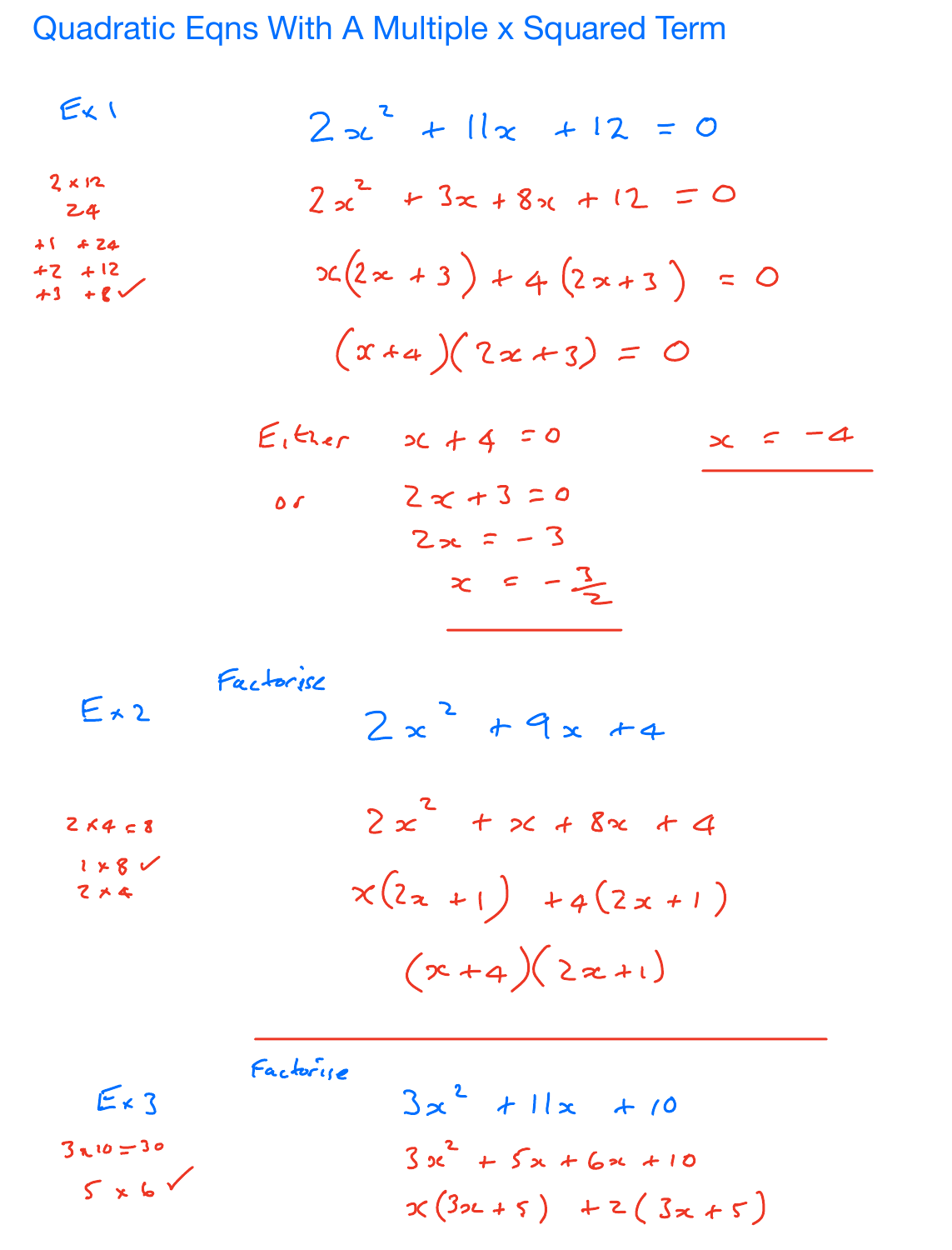$$
(x+2)(3x+5)
$$
  
\n $6x5$   
\n $3x^{2} + 6x + 5x + 10$   
\n $3x(x + 2) + 5(x + 2)$   
\n $(3x+5)(x+2)$ 

| $Ex4$ Solve                 | $2x^{2} + 3x + 1 = 0$                                                                                 |  |
|-----------------------------|-------------------------------------------------------------------------------------------------------|--|
| $2KI = 2$<br>$+1$ +2 $\vee$ | $2x^{2} + x + 2x + 1 = 0$<br>$x(2x+1) + 1(2x+1) = 0$<br>$(x+1)(2x+1) = 0$                             |  |
| Either                      | $2x + (50$<br>$x + 1 = 0$<br>$\mathcal{O} \mathcal{L}$<br>$x = -1$<br>$2x = -1$<br>$x = -\frac{1}{2}$ |  |

Exercise  $2x^{2} + 9x + 10$  $\bigcup$  $2x10 = 20$  $2x^{2} + 4x + 5x + 10$  $44.45$  $2x(x + 2) + 5(x + 2)$  $(2x+5)(x+2)$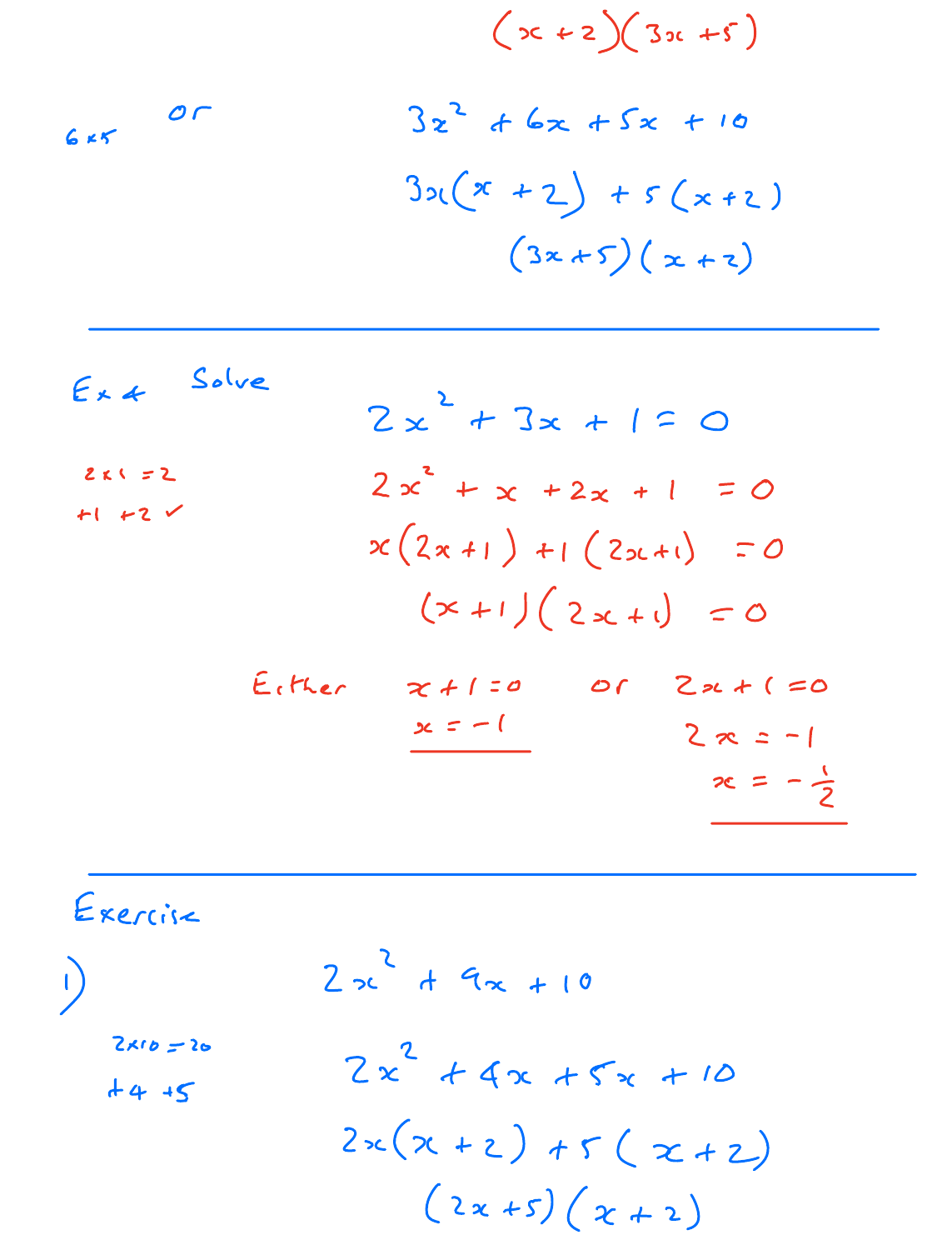| $E_f G$                                     |       | $2x^{2} + 5x - 12$                                                                         |
|---------------------------------------------|-------|--------------------------------------------------------------------------------------------|
| $2x - 12$<br>$= -24$<br>$+3 - 8$<br>-3 $+8$ |       | $2x^{2}-3x+8x-12$<br>$x(2x-3) + 4(2x-3)$<br>$(x+4)(2x-3)$                                  |
| $E_{\kappa}$ 7<br>$8 \times 3 = 24$         | Solve | $8x^2 - 14x + 3 = 0$                                                                       |
| $-2 - 12$                                   |       | $8x^{2}-2x-12x+3=0$<br>$2 \times (4 \times -1) - 3(4 \times -1) = 0$<br>$(2x-3)(4x-1) = 0$ |
|                                             |       |                                                                                            |

| $E(t) = 2 \times -15 = 0$ | $0c$ $4x - 1 = 0$ |
|---------------------------|-------------------|
| $2x = 3$                  | $4x = 1$          |
| $x = \frac{1}{2}$         | $x = \frac{1}{4}$ |

| Solve            | $2x^{2} - 5x - 12 = 0$      |
|------------------|-----------------------------|
| $2x-12$<br>= -24 | $2x^{2} + 3x - 8x + 12 = 0$ |
| $+3 - 8$         | $x(2x+3) - 4(2x+3) = 0$     |
| $-3+8$           | $(x-a)(2x+3)=0$             |